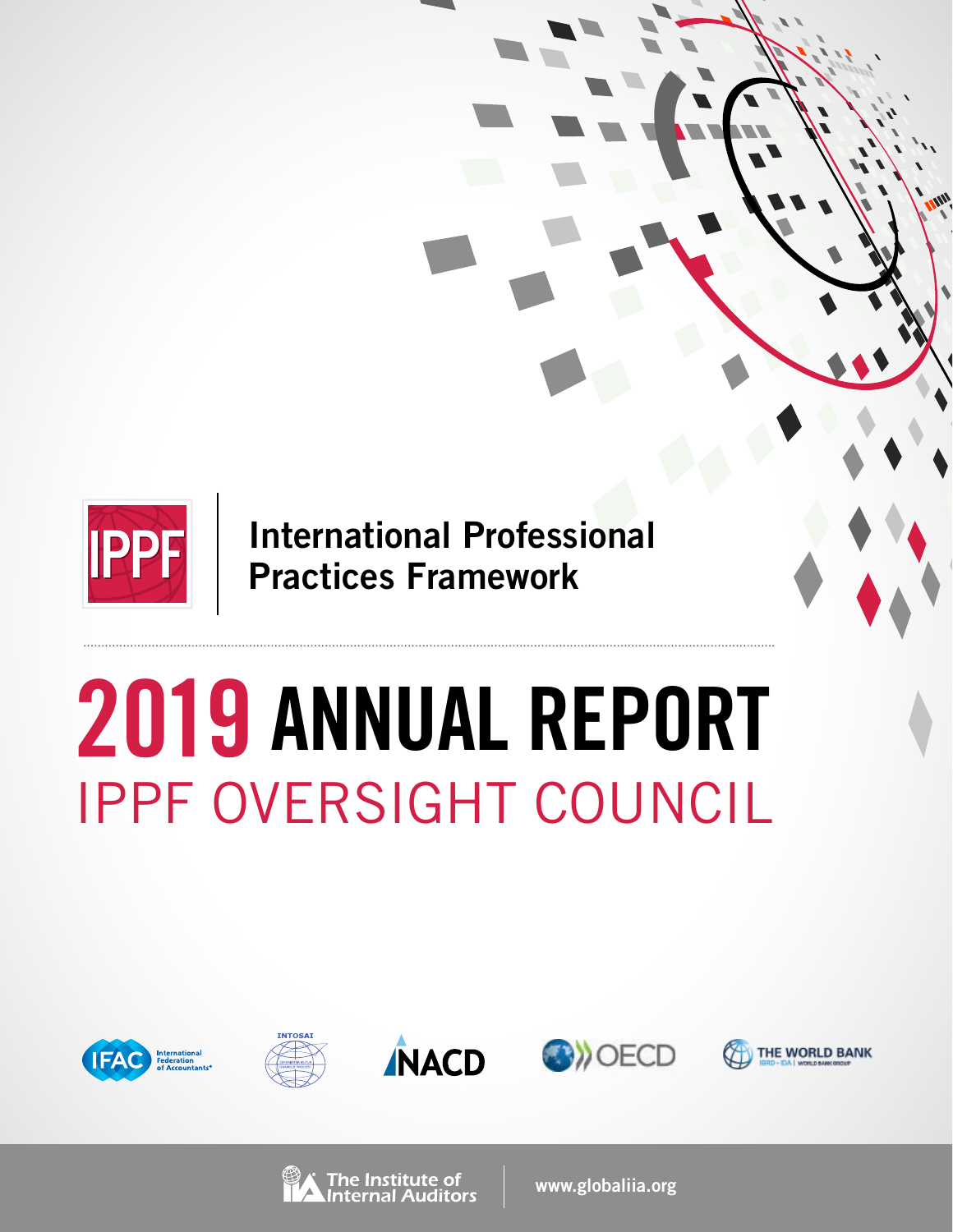## **International Standard-setting in the Public Interest**

#### *High-quality standards. Strong governance. Public interest oversight.*

The importance of a single set of high-quality, internationally accepted standards for the internal audit profession is well understood by a broad group of stakeholders — governments, regulators, businesses, investors, international organizations, and academia. This understanding is reflected in the multistakeholder approach used to develop the standards and guidance of The IIA's International Professional Practices Framework (IPPF). Multistakeholder oversight helps ensure the quality and transparency of the standard-setting and guidance-development processes driving the IPPF.

Transparent, high-quality, international standard-setting for the internal audit profession is essential for effective governance, risk management, and control. This is true globally for both public and private sectors, where internal audit's mission is to enhance and protect organizational value by providing risk-based and objective assurance, advice, and insight. Assessing and helping improve organizational culture, control processes related to financial reporting, regulatory compliance, and fraud prevention and detection are fundamental to the internal audit profession's fulfillment of its public interest role.



Further, an internal audit activity guided by a globally applicable, principles-based professional framework developed through transparent, high-quality processes is likely to be more efficient and effective. By delivering insightful, proactive, and futurefocused assurance and advice, effective internal auditing helps organizations improve their performance. Better organizational performance increases value, benefitting stakeholders, including investors, employees, and customers, and ultimately serves the public interest by driving employment and economic advancement.

# **How Was Oversight Established?**

In 2010, The IIA's Global Board of Directors established the IPPF Oversight Council (IPPFOC) to promote inclusiveness, transparency, and other qualities important to the multiple stakeholders that benefit from having confidence that the IPPF serves not only internal audit's stakeholders, but also the broader, global public interest. Five organizations joined the worthwhile effort, contributing representatives to provide insights and recommendations. The Council evaluates and advises on the international standard-setting and guidance-development processes of the IPPF, helping ensure that transparent and stringent due processes exist and are followed.

Some of the world's most highly respected and influential organizations supporting governance, transparency, and accountability serve on the IPPFOC. Its membership comprises representatives of:

- International Federation of Accountants.
- International Organization of Supreme Audit Institutions.
- National Association of Corporate Directors.
- Organisation for Economic Co-operation and Development.
- The World Bank.
- The internal audit profession (two representatives nominated by The IIA).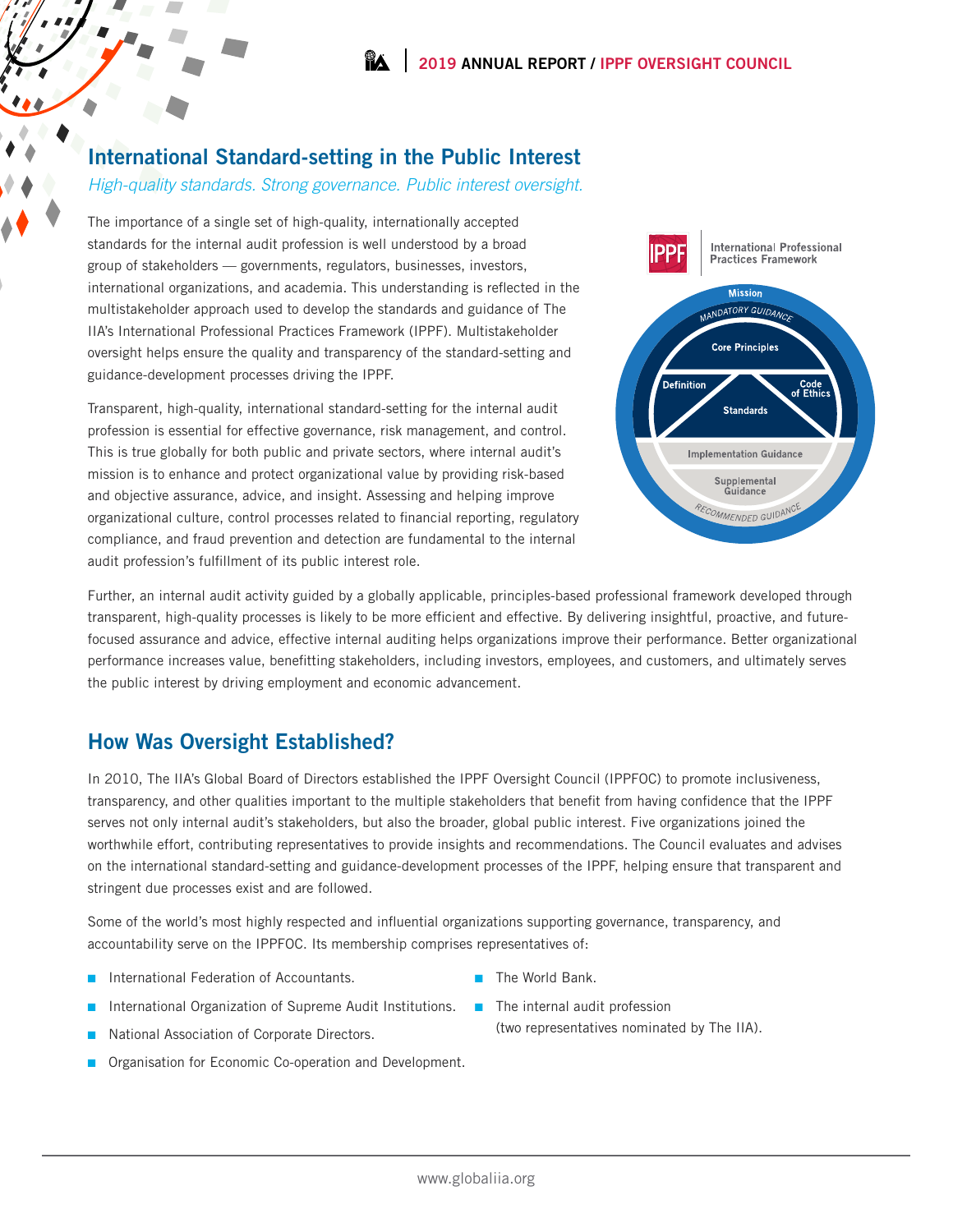

#### IIA Membership: More than **200,000** members in more than **170** countries and territories.

Together, the representatives of the IPPFOC member organizations provide oversight to help ensure that the IPPF is:

- Developed and maintained through due process, with wide exposure, broad input, and fairness.
- High-quality, principles-based, and globally applicable.
- Relevant to the public interest.

Unlike most professions, the internal audit profession has one widely recognized framework, with standards based on core principles and a wealth of supporting recommended guidance. Given the importance of this professional framework to governments, businesses, and society, the IPPFOC invests its efforts in strong oversight to further enhance the framework's credibility and stature. The members of the Council believe that an internal audit activity aligned with the IPPF is more likely to achieve its mission of enhancing and protecting the value of the organization it serves as well as serving the public interest.

## **Impact and Continuous Improvement**

Since the IPPFOC was established, The IIA has seen ongoing improvement in the quality of its guidance-setting processes and increasing confidence in the IPPF. While the demand for internal audit services continues to evolve and grow, the profession is able to adapt with nimble maturity and optimum performance because it is supported by the IPPF  $-$  a vibrant, inclusive, and responsive framework, augmented by the Council's oversight and insight.